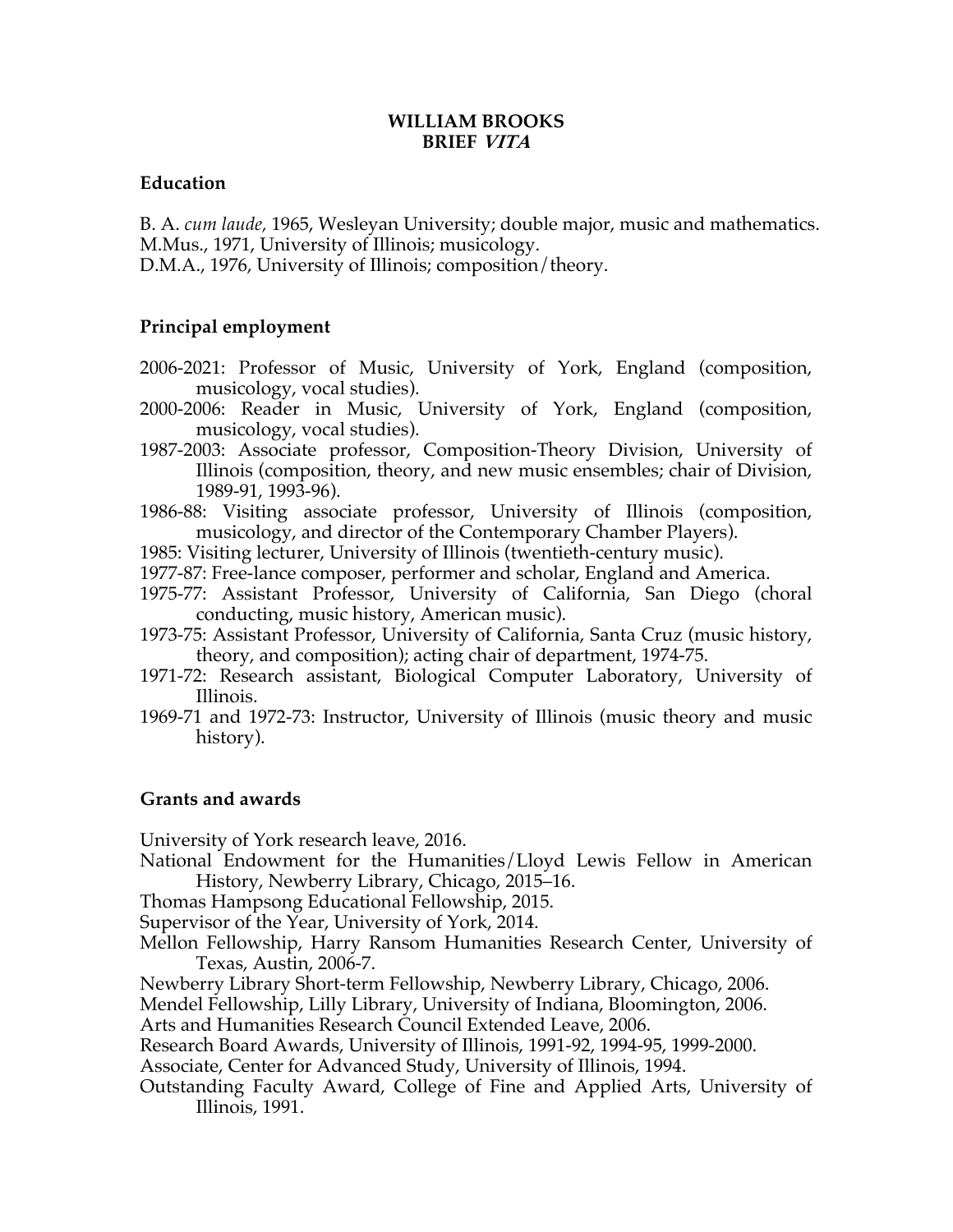ASCAP Awards, 1981-83, 1986-91, 1993-98.

Margaret Fairbank Jory Copying Assistance Program award, 1990.

Illinois Arts Council Fellowship in Music Composition, 1986.

Senior Research Fellow, Institute for Studies in American Music, Brooklyn College, 1983.

NEA Composers Fellowship, 1982-83.

Christian A. Johnson Distinguished Professor of Music, Middlebury College, 1982. Smithsonian Institution Research Fellow, 1979-80.

- Fulbright-Hays Senior Professor of American Music, University of Keele, Keele, England, 1977-78.
- Phi Beta Kappa; Woodrow Wilson Graduate Fellowship, 1965-66; Danforth Foundation Graduate Fellowship, 1965-69.

# **Appointments and consultancies**

Lowens Article Award Committee, Society for American Music, 2019–2022

Newberry Library, Scholar-in-residence, 2017–present.

Member, Illinois World War I Centennial Committee, 2016–2019.

- Invited lecturer and tutor, International Workshop for Young Composers, Cesis, Latvia, 11–20 August 2012.
- External examiner, University of Leeds, M.Mus., 2010–14.
- Editorial Board, *Journal for the Society of American Music*, 2010–14.
- Series Editor and Chair, Editorial Board, Orpheus Research Institute in Music (Ghent, Belgium), 2010–present.
- Senior Fellow, Orpheus Research Institute in Music (Ghent, Belgium), 2009 present.
- External examiner, Trinity College (Dublin), B.A. Music, 2008-2010

External examiner, University of Newcastle M.Mus., 2002-2006

WASC accreditation team, California Institute of the Arts, 2000

External Consultant, Departmental Review, Mills College, 1998

Visiting Professor, Goldsmiths College, London, 1995-96

- Visiting Composer (two-week residency), California Institute of the Arts, 1994.
- Nineteenth-century area advisor, *The New Grove Dictionary of American Music,* 1981-84.
- Council for the International Exchange of Scholars, Advisory Screening Committee, 1981-83.

Consultant, Smithsonian Institution, Division of Musical Instruments, 1981-83.

Editorial board, *Popular Music* (Cambridge University Press), 1979-90.

National Endowment for the Humanities, Advisory Screening Committee, 1976- 77.

### **Selected compositions**

- 2019 *Tracce*. Four movements for amplified quintet (SSATB), incorporating a revised and expanded version of "Zefiro Torna" (2013).
- 2019 *The Walk around a Round*. For toy piano. Commissioned by David Bohn.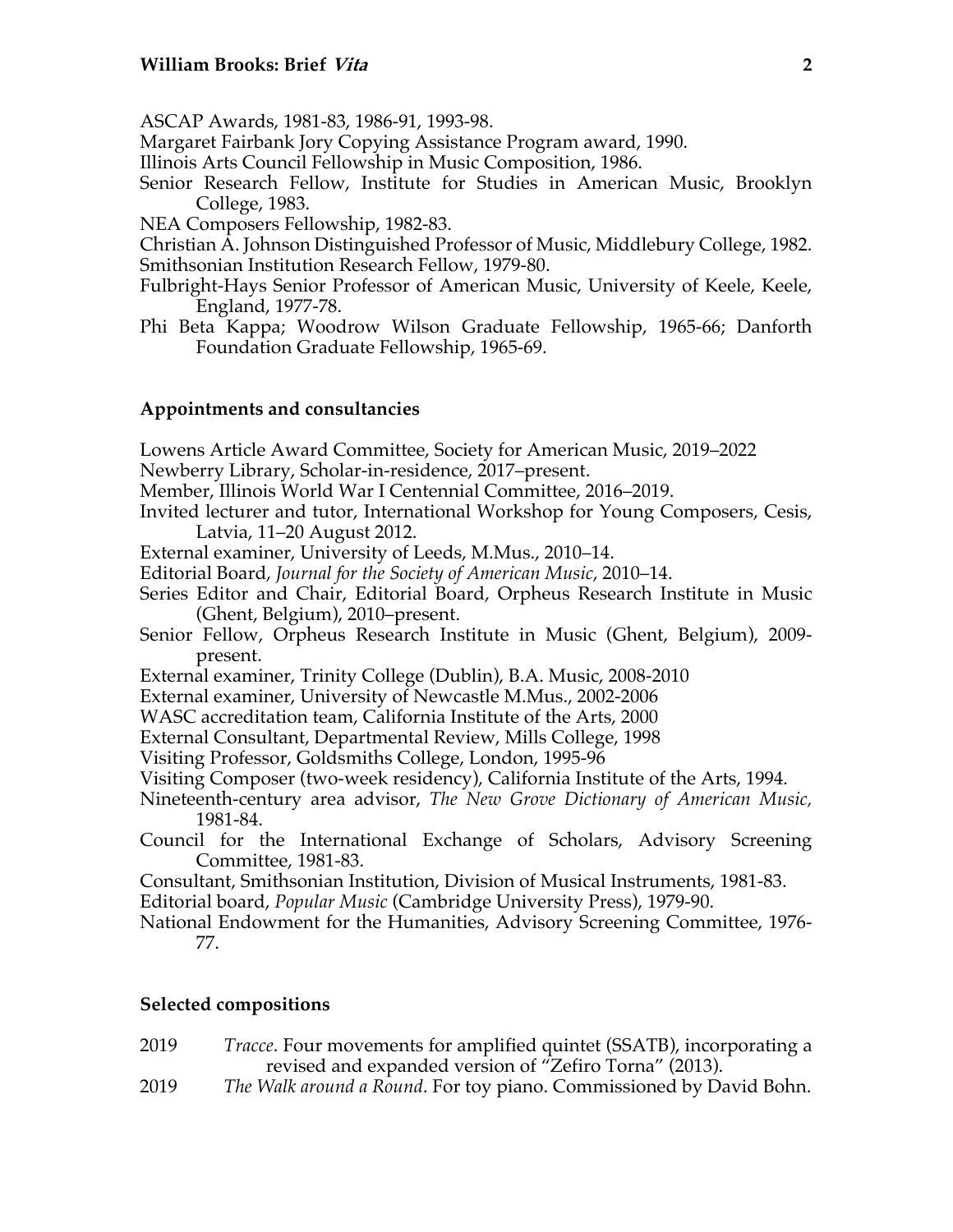- 2019 *Cello e cielo*. For vocalising cellist. Commissioned by and dedicated to Gaia Blandina.
- 2016 "Negra Sombra". Arrangement for SATB choir with soprano and baritone soli. Written for XtraVoX. Subsequently grouped with *Three Folk Songs* to form *Four Folk Songs.*
- 2016 *For Orpheus*. For SATB choir. Commissioned by The Crossing. First published in *Jeff Quartets* (privately printed: The Crossing, 2016), pp. 21–30.
- 2016 *Oooo Will!* For vocal quartet. Commisioned by I Fagiolini.
- 2015 *Lifting Belly*. For soprano, alto, and piano. Commissioned by Simone Ibbett-Brown.
- 2015 *Crazy Jane*. For SSATB quintet, amplified. Commissioned by the Late Music Festival, York.
- 2014 *After Yeats:* a concept for performer and composer.
- 2014 *After Vicentino*. For Trio Scordatura: mezzo-soprano, viola, electronic keyboard. One of a projected *Three Digressions*.
- 2013 *The Walk to the Tarn.* For piano. For Terry Holmes on the occasion of his 80th birthday.
- 2013 "Zefiro Torna." Movement 2 of *Tracce*. For SATB quartet, preferably amplified. Commissioned by the Late Music Festival, York.
- 2012 *Everlasting Voices.* Commissioned by the Arts Council of Ireland for Sound-Weave (Paul Roe, clarinets, and Nuala Hayes, actor), with fixed media. Published by Frog Peak Music.
- 2011 *Disjointed.* Two movements for pianist and percussionist. Written for Catherine Laws and Damien Harron.
- 2011 *Three Folk Songs.* For SSAATTBB chorus. Arrangements of "Greensleeves" (England) "Shenandoah" (America), and "Jasmine Flower" (China). Written for The 24 tours of China, 2011 and 2012. NB: in 2016 "Negra sombra" was added to make *Four Folk Songs.*
- 2010 *An Everingham Legacy*. For mezzo-soprano and piano. Dedicated to Roger Marsh.
- 2010 *The Master of Music*. For mixed choir. Dedicated to Chet Alwes.
- 2010 *Six Mediaeval Lyrics*. For women's choir. Commissioned by The Crossing. Published by Frog Peak Music. Recorded 2013 on *I Want to Live,* Innova 856.
- 2009 *Sweet*. For soprano and flute (text by William Brooks, after a prose poem by Gertrude Stein). Commissioned by Camilla Hoitenga and Raphaële Kennedy.
- 2009 *Lombardiran*. For alto and baritone (text by William Brooks, after a *tenso* and *razo* by Lombarda and Bernart Arnaut d'Armagnac). Written for Bright Cecilia (Robin and Graham Bier). Published by Frog Peak Music.
- 2008 *A Wake of Music*. Four songs (texts by Emily Dickinson) for soprano, clarinet, cello, and piano. Written for Laurie Matheson. Published by Frog Peak Music.
- 2005 *Metamorphoses*. For baritone, soprano, surround sound, and video projection. Written for Jacqueline Bobak and Paul Berkolds.
- 2004 *Would That Change*. For large wind ensemble.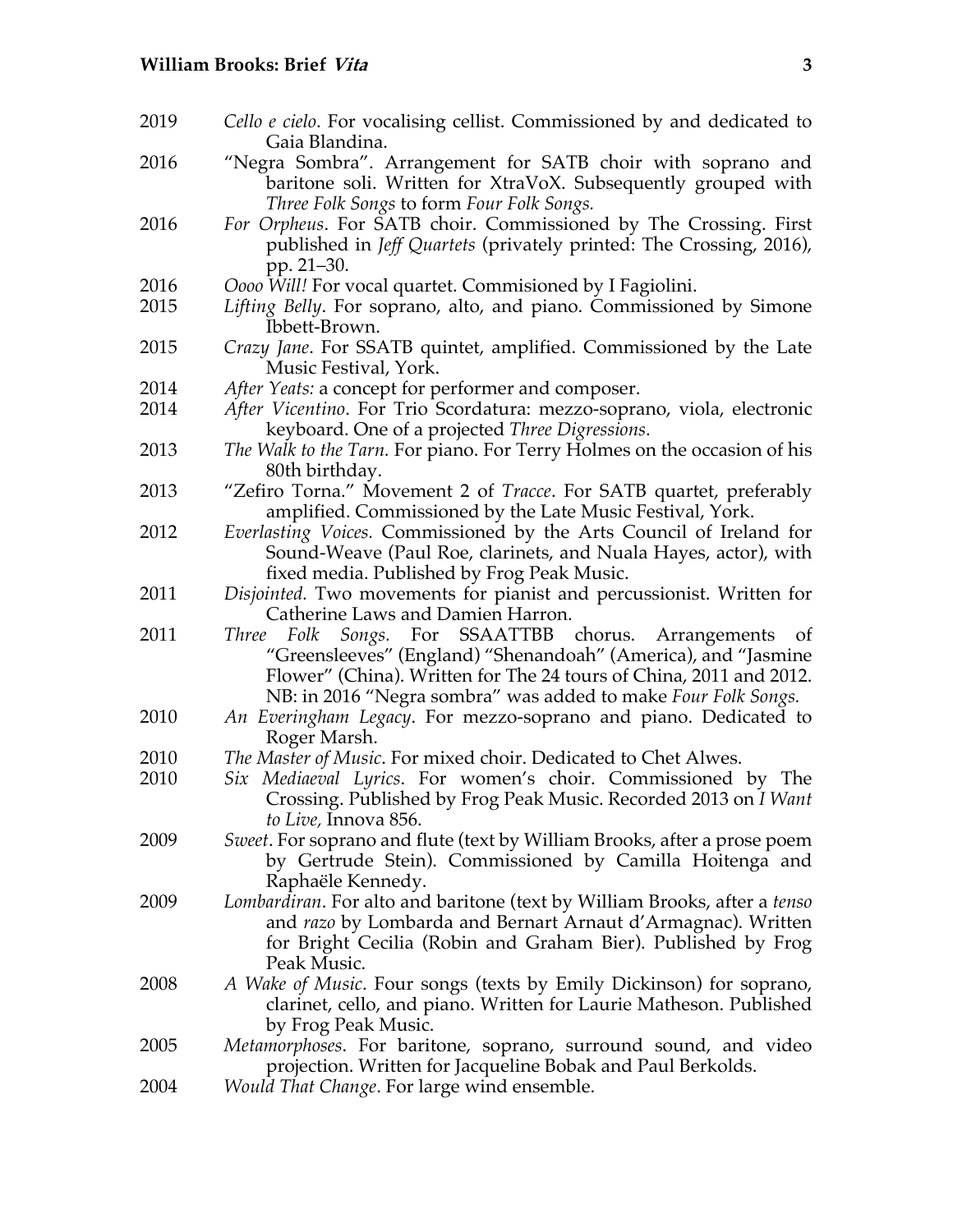2004 *Six Mediaeval Lyrics*. For three female singers. Written for Trio Mediaeval. No. 6 (Vale, dulcis amice) recorded 2014 on *Aquilonis*, ECM 4811160. 2003 *Three Songs on Poems by Kenneth Rexroth*. For tenor and piano. Written for John Potter and Nicky Losseff. 2003 *Canticanon*. For 12 instruments: violin, clarinet, and vibraphone; two percussion and two pianos; five unspecified melody instruments. Written for the Chimera Ensemble, University of York. 2002 *Small Talk*. For four unlike instruments. Written for Departure Lounge. 2002 *KS/CH.* For solo flute. Commissioned by Camilla Hoitenga, in celebration of the fiftieth birthday of Kaija Saariaho. 2002 *from . . . on . . . for . . .* . For flute, cello, and piano. Commissioned by the Wolpe Trio in celebration of their tenth anniversary. 2002 *Three Monodies*. For flute, tenor, and prepared piano. Written for Nicky Losseff and John Potter. 2001 *Rubaiyat*. For two sopranos, flute, cello, and harp. Commissioned by University of Nevada. 1998 *Lullaby*. For 4 trumpets, 3 trombones, and bell. Commissioned by The Choral Arts Society of Philadephia. 1996 *in memoriam reducere studemus.* For SATB soloists, choir, and piano. Commissioned by West Chester University. 1995 *Common Ground.* For large wind ensemble and steel band. Commissioned by the University of Illinois School of Music, in celebration of the School of Music centennial. 1993 *Vier alte Lieder.* For soprano, violin and viola. Commissioned by Jacqueline Bobak. 1992 *Makers.* For cello, flute, violin, percussion and clarinet. Commissioned by the New York New Music Ensemble. 1991 *The Kitchen Sink and the Water In It.* Two movements for flute, clarinet, trumpet, two trombones, and percussion. Commissioned by The Tone Road Ramblers. 1990 *For Violin.* Violin solo. 1990 *Dancing on Your Grave.* For chamber orchestra. Commissioned by the Cleveland Chamber Orchestra. 1987-88 *5 Strings / 3 Players.* Two pieces for 2 violins and viola. 1988 "March Peace" (realization of no. 4 of *Different Drummers*). Published in *The Noble Snare,* vol. 2, pp. 12-13 (Baltimore: Smith Publications, 1988). 1987-88 *Different Drummers.* Four pieces for solo snare drum. Commissioned by Stuart Smith. 1987 *A Peal for Calm.* For multiple choruses (16 singers minimum) and piano. Included in "It Is About To Sound", compositional installation, Museum of Contemporary Art, Los Angeles, and touring to four other museums, 1993-95 1986 *De Harmonium.* For amplified SATB quartet, amplified string quartet, and prerecorded tape (of the same ensemble). Commissioned by the Kronos Quartet. 1985 Odes and incidental music for *Prometheus Bound, Medea,* and *The Frogs.* For women's chorus, brass quartet, clarinet and percussion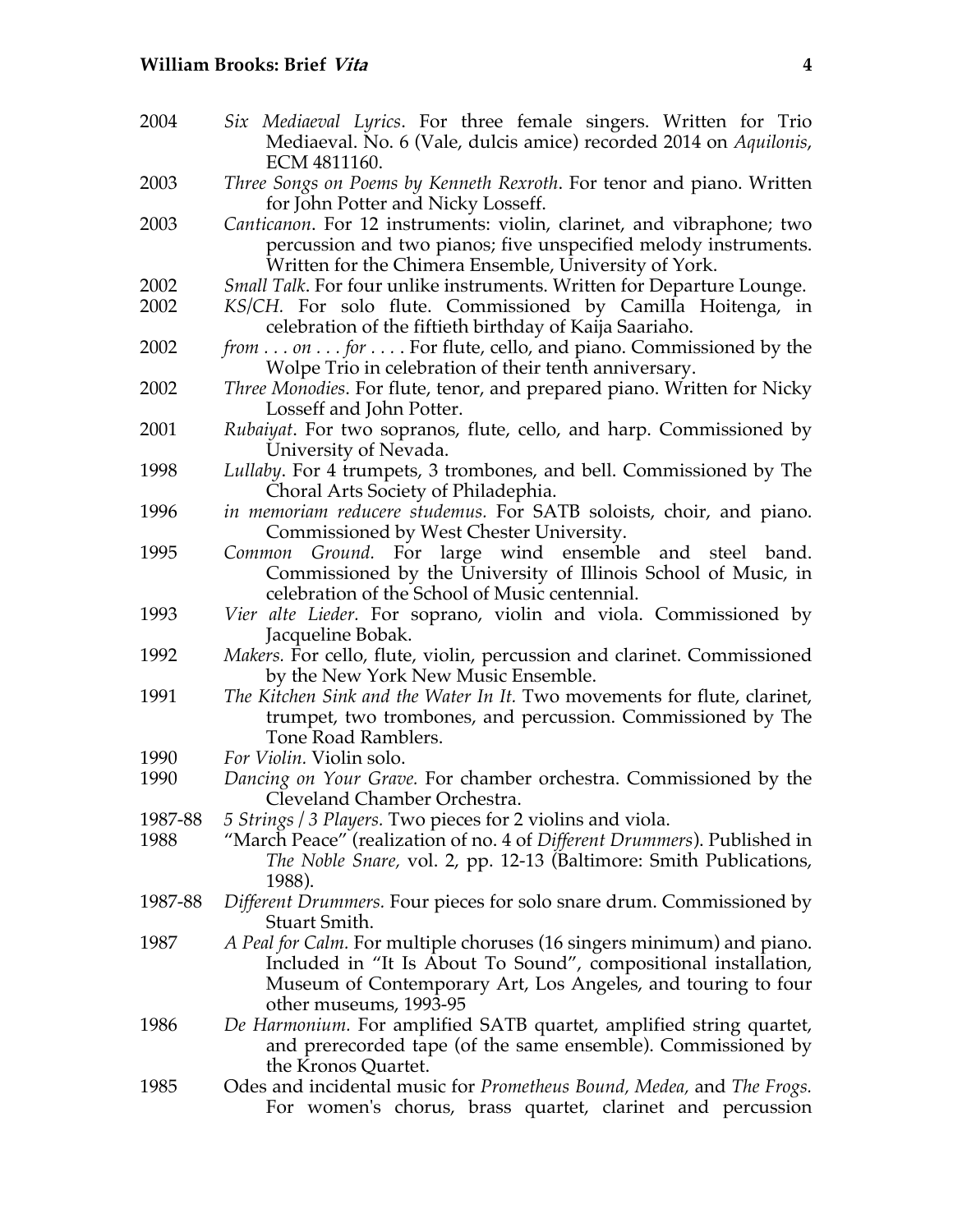(*Prometheus Bound*); women's chorus, string quartet, guitar, oboe and percussion (*Medea*); mixed chorus, brass, strings, clarinet, guitar and percussion (*The Frogs*). Commissioned by National Radio Theatre.

- 1983 *Doors.* For multiple ensembles: mixed chorus, non-orchestral reeds, percussion, and soprano with piano. Published in *For Richard Winslow: Compositions* (Middletown, CT: RKW Festschrift Committee, 1983).
- 1982-83 *The Legacy.* Chamber opera for 4 singers, sound engineer, live electronics, actor, and 3 optional actor-mimes. Commissioned by Electric Phoenix with funds provided by the Gulbenkian Foundation.
- 1982 *Fabrications*. Two movements for Synclavier.
- 1981-84 *Footnotes.* Six pieces for solo guitar. Published by Smith Publications, 1987; recorded by Stefan Östersjö (Innova LP 361, 2020).
- 1979- *Wallpaper Pieces.* Four pieces for piano solo (one additional movement projected) and 17 mushy ballads (projected).
- 1978-79 *Duets.* Eight pieces for voice and live electronics.
- 1978 *InSignIam.* Collaborative composition with Georgianna Gore for 6 dancers and 6-channel tape.
- 1978 *Bryant's Ridge Disco Phase No. 1.* For disco band of 16 or more instruments.
- 1978 *Medley.* Seven interlinked songs for mezzo-soprano and piano. Commissioned by Peter and Meriel Dickinson with funds provided by the British Arts Council; published by Smith Publications, 1988.
- 1977-78 *Madrigals.* Four pieces for SATB quartet, amplified. Recorded by Electric Phoenix on Wergo WER60094; the fourth movement ("Nellie Was a Lady") recorded by I Fagiolini on *Insalata* (Metronome CD 1004- 01, 1994). Published by Frog Peak Music.
- 1977 *Many Returns.* Fifty songs for mezzo-soprano and piano.
- 1974 *Shopwork.* Collaborative composition with Gordon Mumma and Susan Morton for untrained performers.
- 1974 *Wood/stone.* Collaborative composition with Ruth Solomon for untrained performers.
- 1974 *ensemble.* For untrained performers.
- 1973 *that it was built . . .* For 10 percussionists and 10 dancers; original choreography by Susan Morton.
- 1972 *Untitled.* For 8 singers and 2 actors.
- 1969 *POEMPIECE III: TWOne.* For saxophone, piano, and dancer.
- 1968 *POEMPIECE II: how I fooled the armies.* For solo bass trombone. Published by Frog Peak Music.
- 1967 *POEMPIECE I: whitegold blue.* For solo flute. Published by Lingua Press (1978); recorded by Maggi Payne on *The Extended Flute* (CRI, 1999)
- 1967 *Four from the Song of Solomon*. For soprano and chamber ensemble.
- 1967 *Sextet*. For flute, oboe, horn, piano, and two percussionists.
- 1966 *Four Poems of e. e. cummings*. For tenor, flute, clarinet, and piano.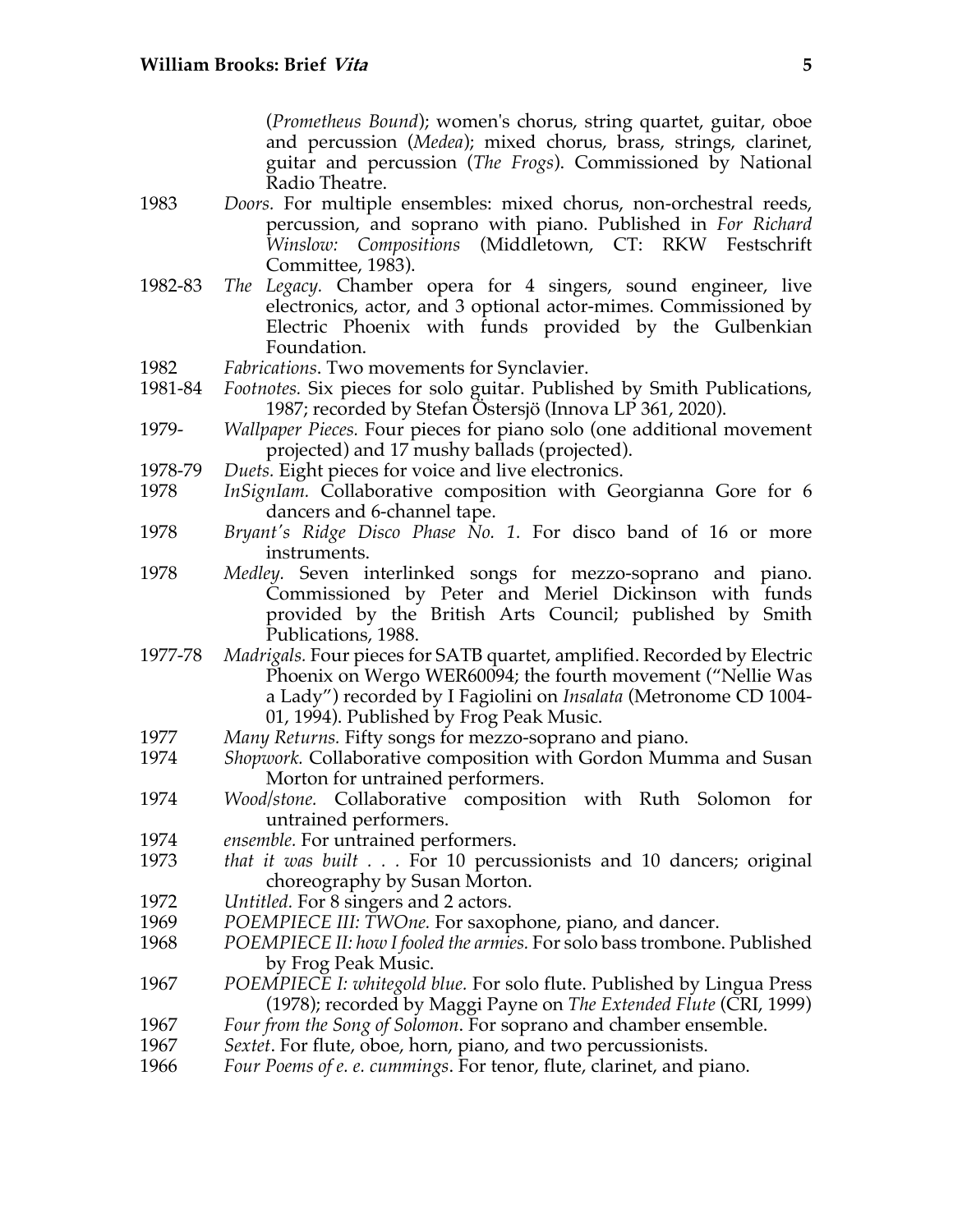### **Selected Writings**

- "Footnotes" (co-authored with Stefan Östersjö and Jeremy J. Wells), in *Voices, Bodies, Practices: Performing Musical Subjectivities* (Leuven: Leuven University Press, 2019), pp. 171–232.
- "Of Stars, Soldiers, Mothers, and Mourning," in *Over Here, Over There*, University of Illinois Press, 2019, pp. 199–223.
- *Over Here, Over There*. Co-editor and co-author (with Gayle Magee and Christina Bashford) of "Prelude: Beginnings" (pp. 1–11), "Interlude: The Middle" (pp. 115–23), and "Postlude: Not an End" (pp. 241–44). Champaign, IL: University of Illinois Press, 2019.
- "The Rehearsal," in *American Music* 34:4 (winter 2016), pp. 507–34.
- "[Review of] *The Show Must Go On! Popular Song in Britain During the First World War*. John Mullen," in *NABMSA Reviews* 3:1 (Summer 2016), pp. 6–8.
- "In re: Experimental Analysis," in *Contemporary Music Review* 33:5–6 (October– December 2014), pp. 539–55. DOI 10.1080/07494467.2014.998417.

"In re: Experimental Education," in *Patterns of Intuition: Musical Creativity in the Light of Algorithmic Composition*, ed. Gerhard Nierhaus (Dordrecht: Springer Netherlands, 2015), pp. 329–47. ISBN 978-94-017-9560-9 (print); 978-94-017-9561-6 (online); DOI 10.1007/978-94-017-9561-6\_15.

- *Ohne Worte: Vocality and Instrumentality in 19th-Century Music*. Editor and author of "Preface", pp. 7–14. Leuven: University of Leuven Press, 2014; 227 pp.
- "Historical Precedents for Artistic Research in Music: The Case of William Butler Yeats", in *Artistic Experimentation in Music: An Anthology*, ed. Darla Crispin and Bob Gilmore (Leuven: University of Leuven Press, 2014), pp. 185–196.
- "A Child Went Forth: Hanns Eisler, American Progressives, and Folk Song, in *Crosscurrents: American and European Music in Interaction, 1900–2000*, ed. Felix Meyer, Carol J. Oja, Wolfgang Rathert, and Anne C. Shreffler (Woodbridge, UK: Boydell Press, 2014), pp. 259–74.
- *Sound & Score*. Edited by Paulo de Assis, William Brooks, and Kathleen Coessens. Leuven, Belgium: University of Leuven Press, 2013.; 228 pp.
- "*Perspectives* at 50" (William Brooks interviewed by Rachel S. Vandagriff), in *Perspectives of New Music* 50:1&2 (Winter & Summer 2012), pp. 136–142.
- "In re: 'Experimental Music'", in *Contemporary Music Review* 31:1 (January 2012), pp. 37–62.
- "[Review of] *Begin Again: A Biography of John Cage*. By Kenneth Silverman," in *American Music* 30:1 (Spring 2012), pp. 113–115.
- *Charles E. Ives: Symphony No. 4*. Critical edition full score/CD-ROM. Co-editor, with Wayne Shirley, Kenneth Singleton, James Sinclair. Milwaukee, WI: Associated Music Publishers, Inc.; distributed by Hal Leonard, 2011.
- "Progress, Protest, and (Im)possible Music", in *Contemporary Music Review* 29: 4 (August 2010), pp. 405-411.
- *MetaCage: essays on and around* Freeman Etudes / Fontana Mix / Aria (Ghent: Orpheus Institute, 2009).
- "Sounds, gamuts, actions: Cage's pluralist universe", chapter 4 in *MetaCage: essays on and around* Freeman Etudes / Fontana Mix / Aria (Ghent: Orpheus Institute, 2009), pp. 61–95.
- "The Genesis of *Solo 58*"; liner notes for *John Cage: Solo for Voice 58: 18 Microtonal Ragas* (Other Minds Records OM1010-2, 2007), pp. 11-14.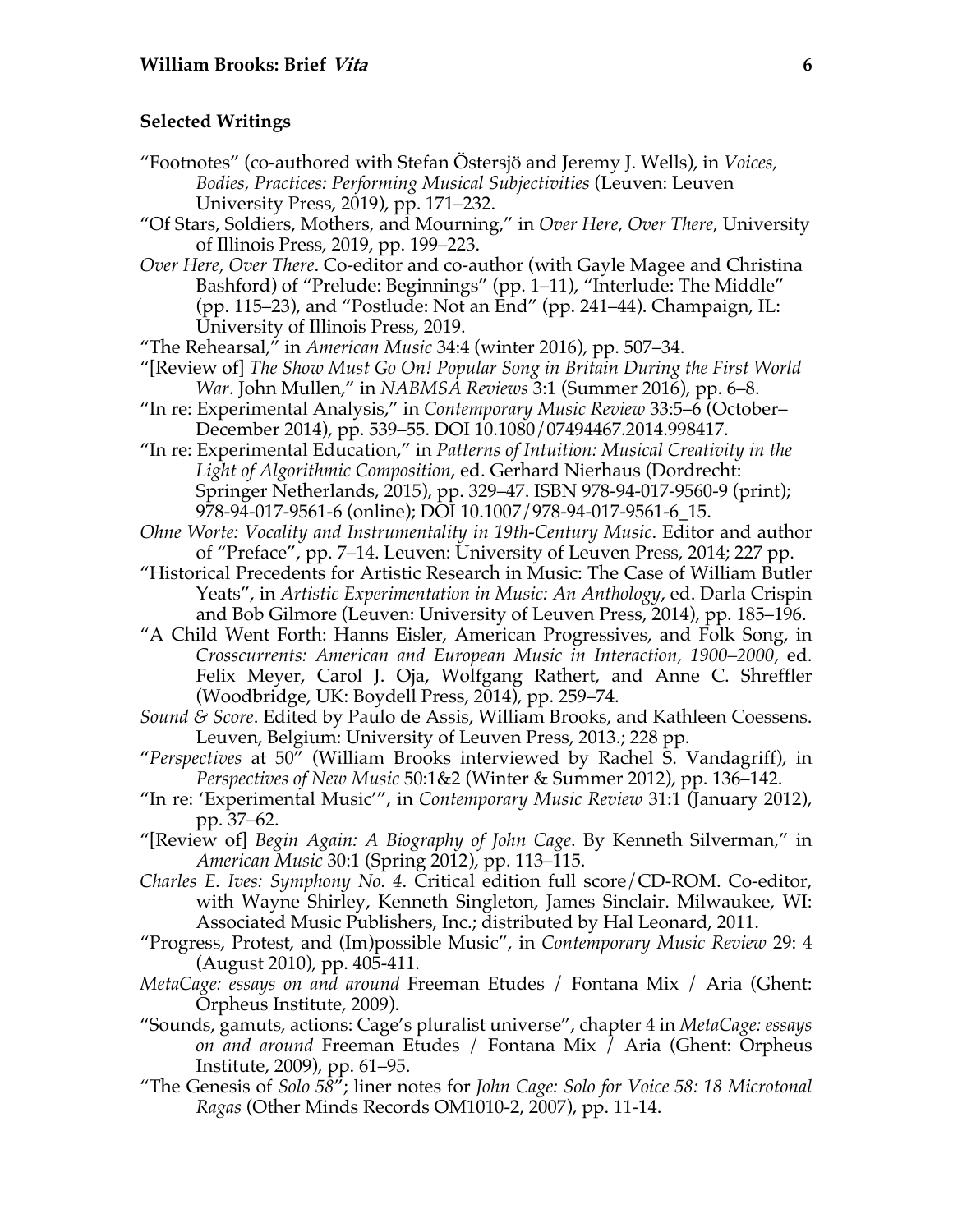- "Pragmatics of Silence", chapter 6 in *Silence, Music, Silent Music*, ed. Nicky Losseff and Jenny Doctor (Aldershot, UK: Ashgate Publishing, 2007), pp. 97-126.
- "Music:Sound:Technology", chapter 17 in *The Cambridge Companion to Modern American Culture* (Cambridge: Cambridge University Press, 2006), pp. 332- 353.
- "[Review of] Arthur Berger, *Reflections of an American Composer*," in *Music & Letters* 86:1 (February 2005), pp. 157-160.
- "[Review of] John Cage, *Anarchy*," in *Music & Letters* 84:2 (May 2003), pp. 333-334.
- "Simple Gifts and Complex Accretions"; chapter 10 in *Copland Conntations*, ed. Peter Dickinson (Woodbridge, Suffolk: The Boydell Press, 2002), pp. 103- 117.
- "Music and society," chapter 12 in *The Cambridge Companion to John Cage*, ed. David Nicholls (Cambridge: Cambridge University Press, 2002), pp. 214–26.
- "Music II: from the late 1960s," chapter 8 in *The Cambridge Companion to John Cage*, ed. David Nicholls (Cambridge: Cambridge University Press, 2002), pp. 128–47.
- "HPSCHD Notes"; liner notes for John Cage and Lejaren Hiller, *HPSCHD* (Electronic Music Foundation EMF CD 038, 2002), pp. 4-6.
- with Stevan Key, coauthor: "Down....Down....Down....", in *The Open Space Magazine*, issue 1 (Spring 1999), pp. 75-96.
- "Music in America: an overview," chapters 2 and 10 in *The Cambridge History of American Music*, ed. David Nicholls (Cambridge: Cambridge University Press, 1998), pp. 30-48, 257-275.
- "[Review of] James Pritchett, *The Music of John Cage* [and] David Revill, *The Roaring Silence; A Biography of John Cage*," in *American Music* 15:2 (Summer, 1997), pp. 242-249.
- "Maude Nugent," in *The New Grove Dictionary of Women Composers* (London: Macmillan and New York: W.W. Norton, 1994).
- "John Cage and History: *Hymns and Variations*," in *Perspectives of New Music* 31:2 (Summer 1993), pp. 74-103.
- "The Americas, 1945-1970," in *Modern Times: From World War I to the present*, ed. Robert P. Morgan; vol. 8 in *Man & Music* (Great Britain) or *Music & Society* (United States) (London: Macmillan, 1993 [GB] and Englewood Cliffs: Prentice Hall, 1993 [US]), pp. 309-348.
- 8 articles in *The New Grove Dictionary of Opera* (New York: Macmillan, 1992): "Elizabeth Austin," "Henry Mapleson," "Max Maretzek," "Henry Savage," "Henry Schoenefeld," "Maurice Strakosch," "Arthur W. Tams," "Mary Anne Wood."
- "Chorus Experiment Ensemble," in *International Choral Bulletin* X:4 (July 1991), pp. 8-9.
- "About Cage about Thoreau," in *John Cage at Seventy-Five* (*Bucknell Review* XXXII:2; Lewisburg, PA: Bucknell University Press, 1989), pp. 59-73.
- "American Music on Record." Discographical essay in Gilbert Chase, *America's Music,* rev. 3rd ed. (University of Illinois Press, 1987), pp. 639-46.
- 35 articles in *The New Grove Dictionary of American Music* (New York: Macmillan, 1986): "Elizabeth Austin," "P. T. Barnum," "John Brougham," "Ole Bull," "Lotta Crabtree," "Lorenzo da Ponte," "Thomas Alva Edison," "Fred Fisher," "Della Fox," "Micah Hawkins," "Jerome Hopkins," "Louis Jullien," "Thomas Karl," "Jenny Lind," "James G. Maeder," "Henry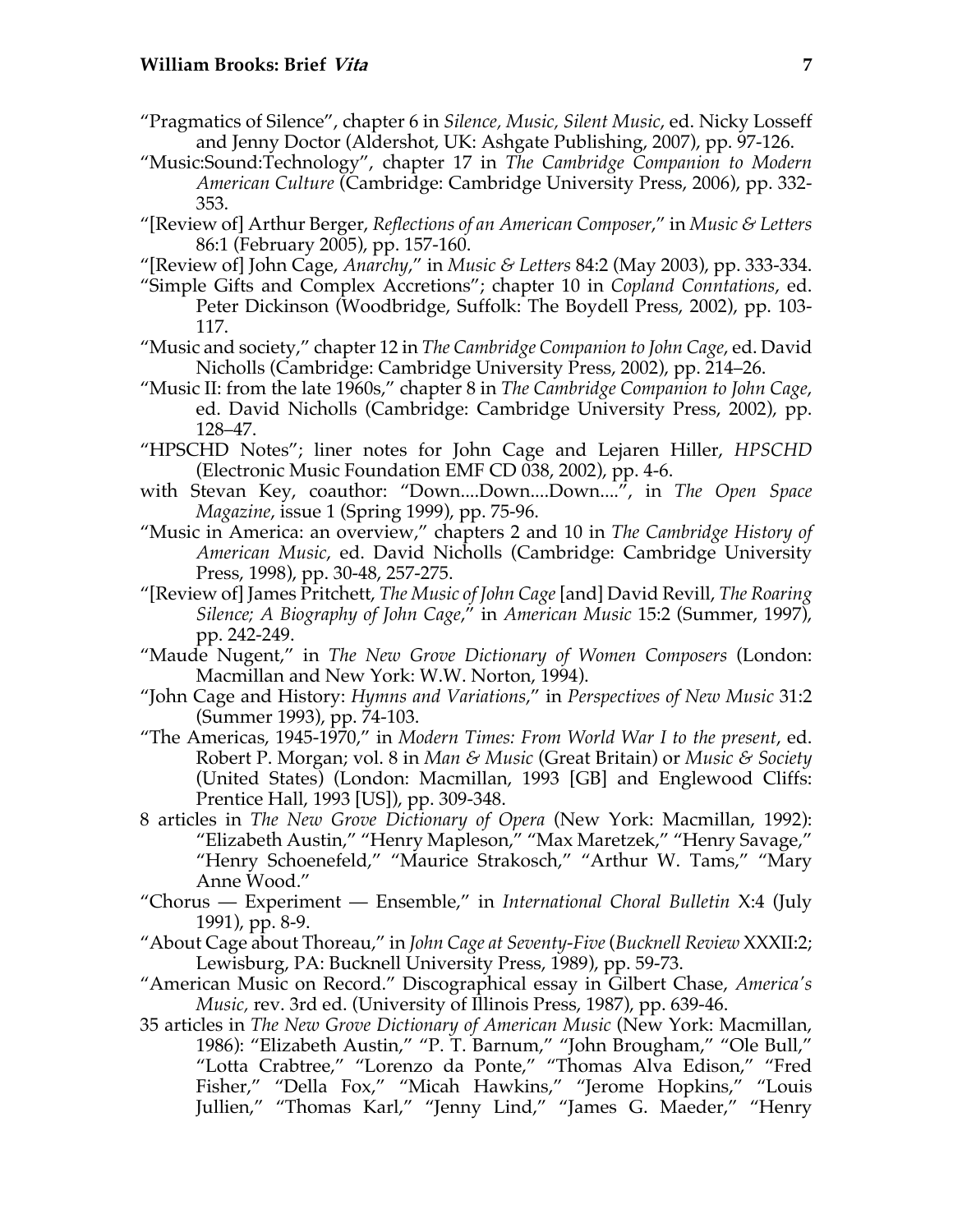Mapleson," "Max Maretzek," "William Mitchell," "Theodore Morse," "Maude Nugent," "Horatio Palmer," "Henry Savage," "William Scanlan," "Henry Schoenefeld," "William Sherwin," "Joseph Skelly," "Maurice Strakosch," "Arthur W. Tams," "Eva Tanguay," "Bernard Ullman," "T. V. Wiesenthal," "Charles A. White," "Joseph Wood," "Benjamin Woolf."

- "John Cage: *Hymns and Variations*"; liner notes for *Electric Phoenix* (EMI EL 2704521, 1986).
- "*Pocohontas:* Her Life and Times," in *American Music* 2:4 (Winter 1984), pp. 19-48.
- "A Drummer-Boy Looks Back: Percussion in Ives's *Fourth Symphony*," in *Percussive Notes* 22:6 (September 1984), pp. 4-45.
- *John Cage: 16 Dances*; liner notes for CP2/15 (Paul Zukofsky, conductor), 1984; reprinted in *Writings about John Cage*, ed. Richard Kostelanetz (Ann Arbor: University of Michigan Press, 1993), pp. 341-44.
- "Good Musical Paste: Getting the Acts Together in the Eighteenth Century," in *Musical Theatre in America*, ed. Glenn Loney (Westport, CT: Greenwood Press, 1984), pp. 37-58.
- "*Roaratorio* Appraisiated," in *Newsletter* (Institute for Studies in American Music) XII:2 (May 1983), p. 12; reprinted in *Writings about John Cage*, ed. Richard Kostelanetz (Ann Arbor: University of Michigan Press, 1993), pp. 222-224.
- "On Being Tasteless," in *Popular Music 2*, Cambridge University Press, 1982, pp. 9- 18.
- "Choice and change in Cage's recent music," in *TriQuarterly 54* (Spring 1982), pp. 148-66; reprinted in *A John Cage Reader* (New York: C. F. Peters Corporation, 1982), pp. 82-100; reprinted in French translation in *Revue d'Esthetique*, nos. 13-14-15 (1988), pp. 75-86.
- "John Cage Festival"; essay-review in *Contact* No. 22 (Summer 1981), pp. 28-30.
- "The American Piano," in *The Book of the Piano*, Phaidon Press, 1981, pp. 172-86.
- "Competenza Maledetta," in *Perspectives of New Music* 18:1 (Fall-Winter 1979), pp. 11-45.
- "Philip Tagg: *Kojak*"; essay-review in *Svensk tidskrift för musikforskning* 61:1 (Spring 1979), pp. 101-106.
- *The Flowering of Vocal Music in America*; liner notes for New World Records NW 231, 1978.
- *The Hand that Holds the Bread*; programming and liner notes for New World Records NW 267, 1978.
- "American Music," for *Dictionary of Contemporary Music* (Tokyo: Zen-On Press, 1979); first published in *Humming* No. 6 (1978).
- "Ives Today," in *An Ives Celebration*, University of Illinois Press, 1977, pp. 209-223.
- *Sources and Errata List for Charles Ives' Symphony No. 4, Movement II*, D.M.A. dissertation, University of Illinois, 1976.
- "Unity and Diversity in Charles Ives's *Fourth Symphony*," in *Yearbook for Inter-American Musical Research*, 1974, pp. 5-49.
- "Instrumental and Vocal Resources," in *Dictionary of Contemporary Music*, E. P. Dutton & Co., 1974, pp. 339-49.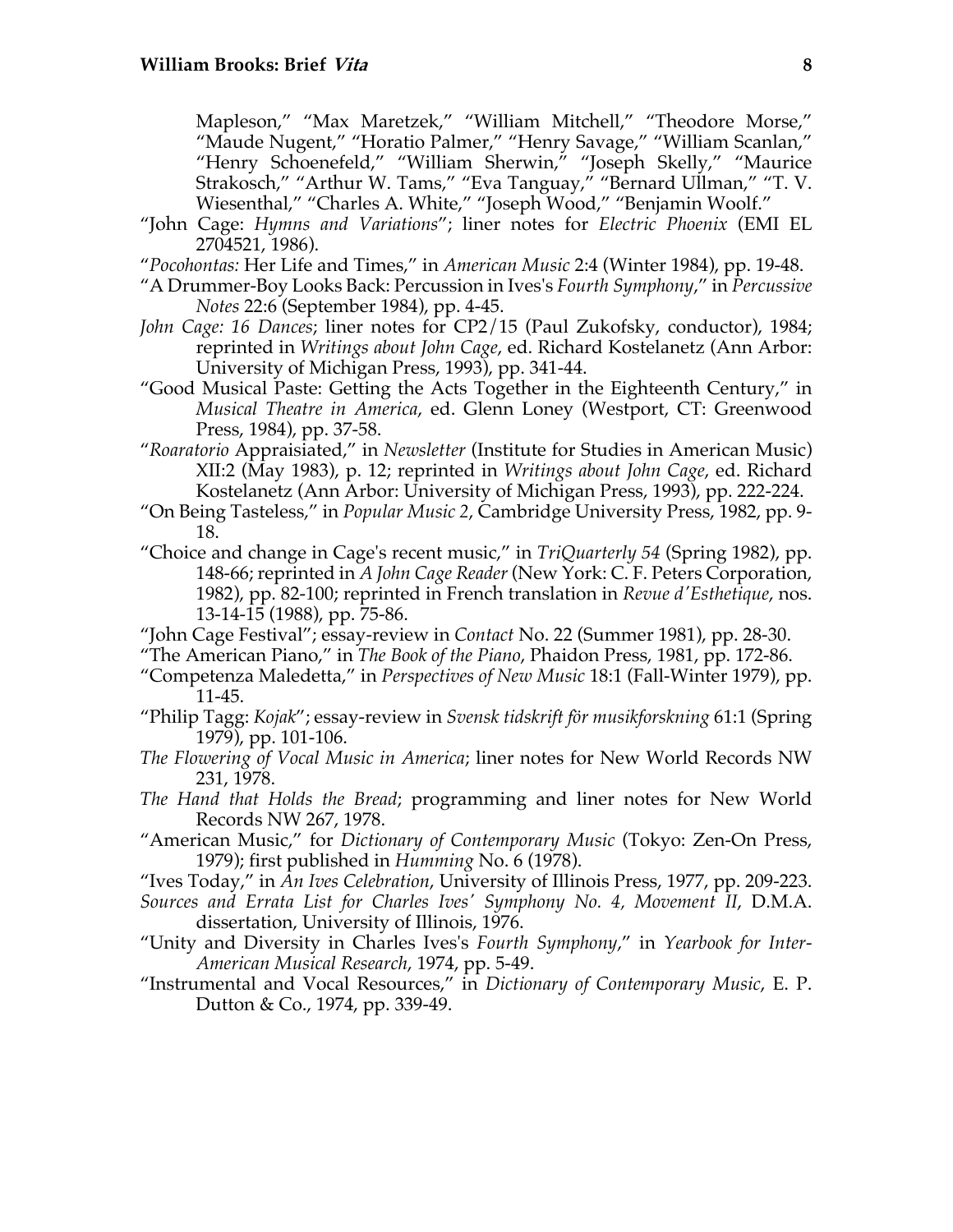#### **Wikipedia articles authored or substantially revised**

America, Here's My Boy America! My Home-Land America's Crusaders Battery A March Braham, Edmund Burkhardt, Addison Caddigan, Jack Demarest, Clifford Garrett, Lloyd Greene, May Keep the Love-Light Burning in the Window Till the Boys Come Marching Home Lang, Billy Lawton, J. Fred Levenson, Robert Mack, Russell Plunkett, Vincent C. Potter, Bert Solman, Alfred Story, Oliver E. ("Chick") Yankee Divison March, The

#### **Performance**

Director, The 24 (York), 2007-2013.

Director, Contemporary Chamber Singers, University of Illinois, 1986-1998. Director, Contemporary Chamber Players, University of Illinois, 1986-91.

Tenor, Electric Phoenix, Europe, England and the U.S., 1980-86.

Conductor, London Sinfonietta Voices, Queen Elizabeth Hall, London, 1980.

Director, Contemporary Chamber Players, University of Keele, England, 1978.

Tenor, Pomerium Musices, Alexander Blachly, director, New York, 1977.

Director, Concert Choir, University of California, San Diego, 1976-77.

Tenor, Extended Vocal Techniques Ensemble (EVTE), California, France and Germany, 1975-76.

Director, + ensemble, University of California, Santa Cruz, 1973-74.

### **Recordings**

Larry Polansky, *Doggerel*; co-director, York Vocal Index; on Larry Polansky: *Four-Voice Canons* (Cold Blue CD CB0011, 2002).

- P. Q. Phan, *Beyond the Mountains*; conductor; on P. Q. Phan, *Banana Trumpet Games* (CRI 849, 2000).
- Morgan Powell, *Music for Voices and Instruments — Darkness I*; conductor, University of Illinois Contemporary Chamber Singers and New Music